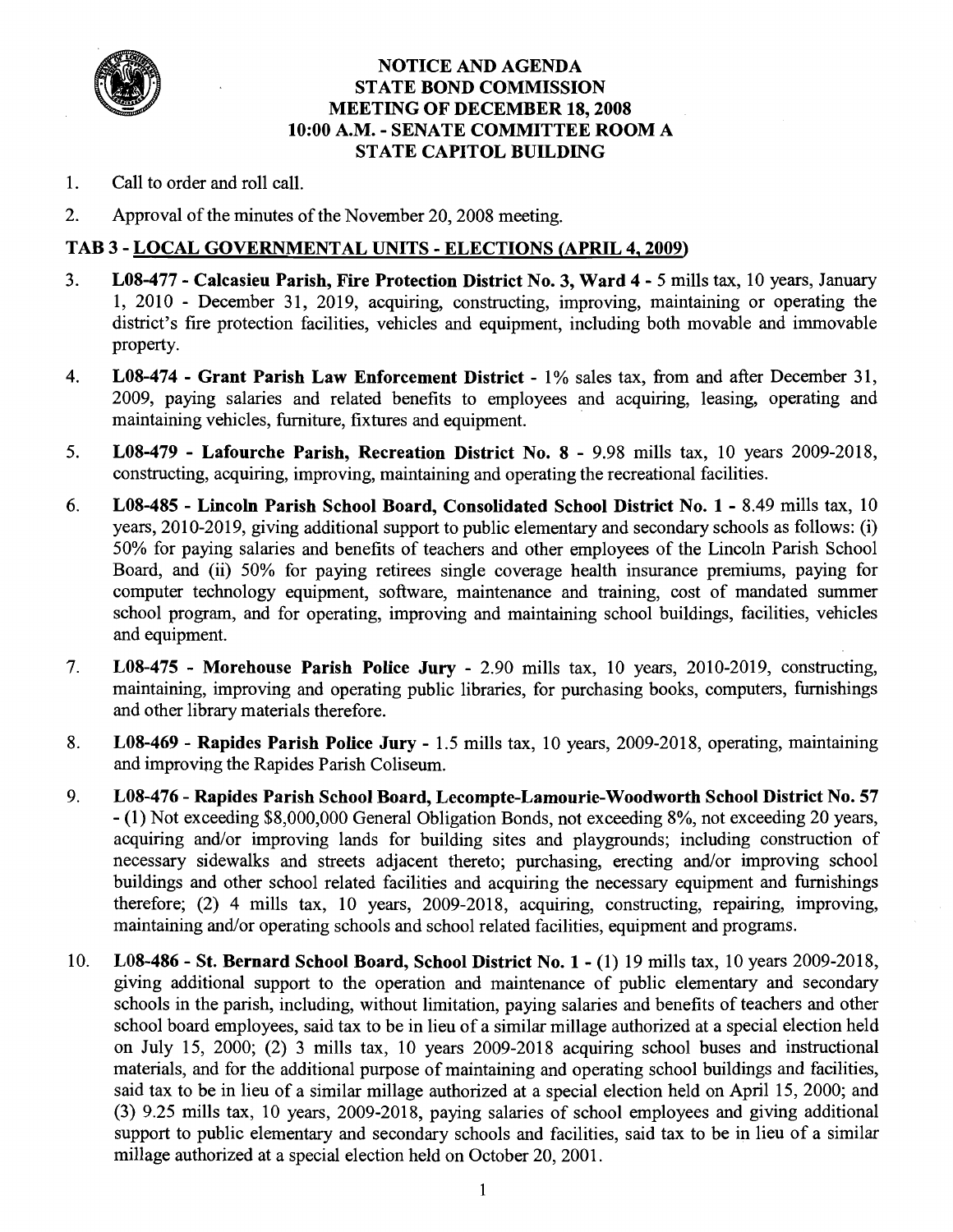- 11. **LO8-481 St. Charles Parish, Hospital Service District No. 1**  Not exceeding \$1 1,500,000 General Obligation Bonds, not exceeding 9%, not exceeding 20 years, purchasing, acquiring and constructing lands, buildings, machinery, equipment, and furnishings, including both real and personal property, to be used in providing hospital facilities to the District and for refunding and extending the District's outstanding Limited Tax Bonds, Series 2008 and Taxable Limited Tax Bonds, Series 2008A.
- 12. **LO8-484 St. Helena Parish Police Jury, Road District No. 4**  5 mills tax, 10 years 2009-2018, building, rebuilding, resurfacing, maintaining and keeping in repair the public roads, highways and bridges of the district.
- 13. **LO8-483 Tensas Parish School Board, Parishwide School District No. 3**  11.3 mills tax, 10 years 2010-2019, giving additional support to the public schools in the district, including providing funds for acquiring, constructing, improving, maintaining and/or operating public school buildings, facilities and equipment.

#### **TAB 4** - **LOCAL POLITICAL SUBDIVISIONS** - **LOANS**

- 14. **LO8-470 DeSoto Parish, Fire Protection District No. 2**  \$318,000 Certificates of Indebtedness, not to exceed 5%, with a final maturity of March 1,2014, acquiring fire protection equipment.
- 15. **LO8-345 East Feliciana Parish, Town of Jackson**  Not exceeding \$400,000 Loan, interest at a rate not to exceed 5.5%, maturity not exceeding 10 years, purchasing and installing software, hardware and equipment to automate gas and water meter reading systems for utility services.
- 16. **LO8-471 Jackson Parish, Town of Chatham**  \$95,000 Grant Anticipation Notes, not exceeding 5%, maturing in less than 1 year, providing for the financing a portion of the cost of constructing a building to be used as a rural health clinic.
- 17. **L08-472 Jackson Parish, Town of Chatham**  \$179,000 Certificates of Indebtedness, not exceeding 6%, not exceeding 10 years, construct, furnish and equip a building to be used to house a rural health clinic.
- 18. **LOS-487 Morehouse Parish, Hospital Service District No. 1**  Not to exceed \$700,000 Revenue Anticipation Notes, not to exceed 8%, to mature no later than June 1, 2010, paying the cost of maintenance and operation for the current fiscal year.
- 19. **LOS-478 Ouachita Parish, Monroe City School Board**  Not exceeding \$1,500,000 of Certificates of Indebtedness (Taxable QZAB), either non-interest bearing or to bear interest at a rate or rates not exceeding 1.25%, maturing no later than 10 years, paying the costs of rehabilitating or repairing school and school related facilities, purchasing equipment and developing course materials for educations to be provided at the Qualified Zone Academy.
- 20. **LO8-480 St. Charles Parish, Hospital Service District No. 1**  Not exceeding \$8,500,000 Certificate of Indebtedness, not exceeding 6%, maturing before March 1, 2010, to pay current expenses.
- 21. **L08-473 St. Tammany Parish, Fire Protection District No. 2**  Not exceeding \$3,000,000 Limited Tax Certificates of Indebtedness, not to exceed 6%, not to exceed 10 years, acquiring, constructing, and/or improving fire protection facilities and equipment.

#### **TAB 5 -LOCAL POLITICAL SUBDIVISIONS** - **BONDS** - **FINAL APPROVAL** - **GO ZONE BONDS**

22. **L07-323B** - **Terrebonne Economic Development Authority (Buquet Distributing Company, Inc. Project)** - Not exceeding \$5,000,000 Revenue Bonds, not exceeding a variable rate of 10%, not exceeding 20 years, expansion and remodeling of an approximately 26,000 square foot wholesale beverage distribution center at 100 Eagle's Nest Court in Houma.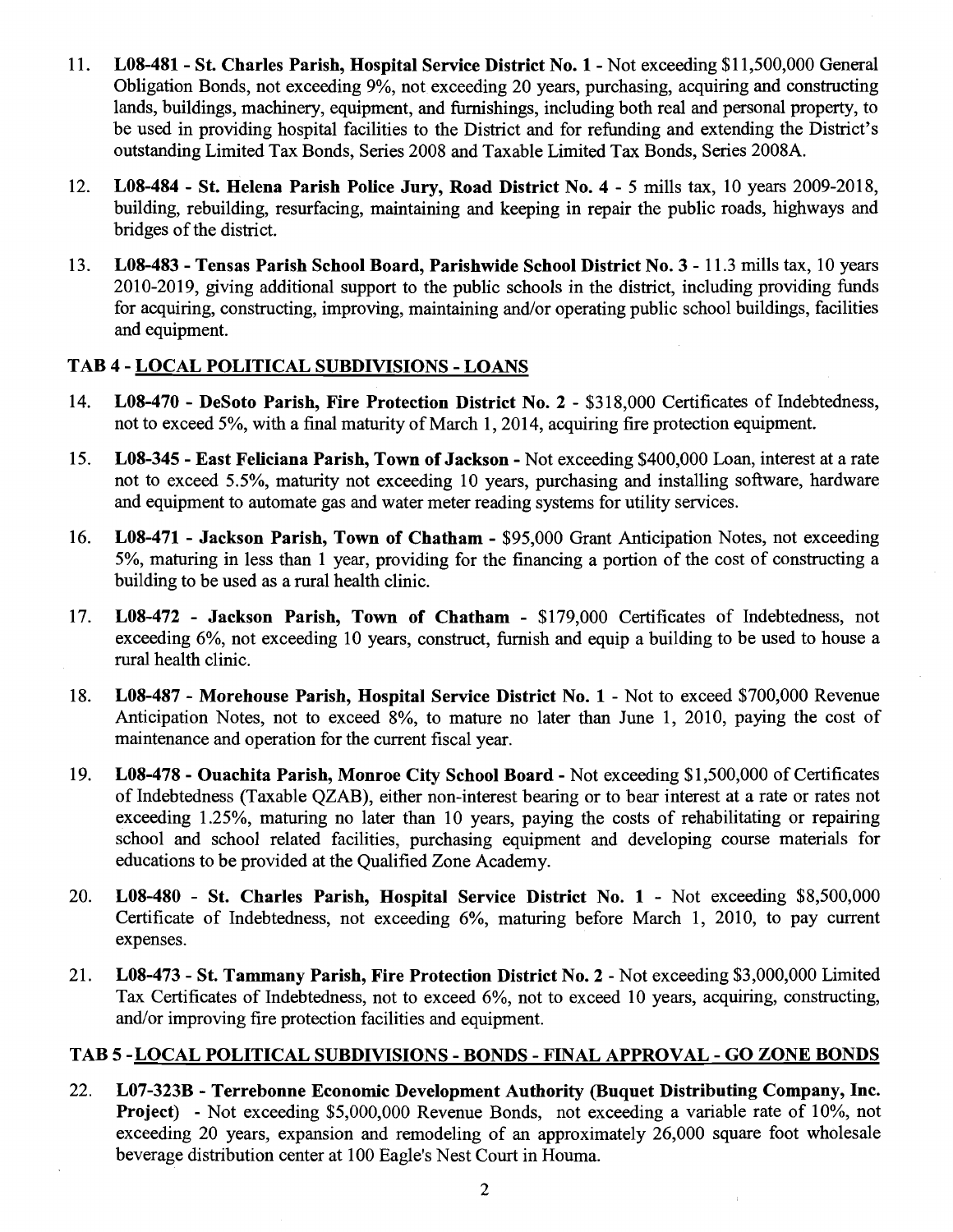## **TAB 5** - **LOCAL POLITICAL SUBDIVISIONS** - **OTHER**

23. **LO8-482** - **West Baton Rouge Parish, City of Port Allen** - Approval to enter into a cooperative endeavor agreement with the Riverview Economic Development District and Riverview Development, s sales tax revenues, the 1% sales **tax**  No. 1 and the Riverview Economic Development District sales tax of  $\frac{1}{2}\%$ .

# **TAB 6** - **STATE AGENCIES, BOARDS** & **COMMISSIONS**

24. **SO8-064** - **Louisiana Housing Finance Agency (Belmont Village Apartments Project)** - Not exceeding \$10,350,000 Multifamily Housing Revenue Bonds, not exceeding 12%, not exceeding 42 years, acquisition, rehabilitation and equipping of a residential rental facility serving low and moderate income families in Gretna. A carry forward allocation from the State's 2005 or 2006 Private Activity Volume Cap will be utilized.

## **TAB 7** - **POLITICAL SUBDIVISIONS** - **GO ZONE BONDS**

- 25. **SO8-053 Louisiana Community Development Authority (Woman's Hospital Foundation Project)**  - Not exceeding \$100,000,000 Revenue Bonds, not exceeding a fixed rate of 10% and/or a variable rate of 15%, not exceeding 35 years, to (1) finance all or a portion of the costs of the design, construction and equipping of (a) medical office building housing physician offices and outpatients services facilities (Ambulatory Surgery Center, Breast Cancer Center, outpatient center, and food and retail services), (b) portions of the Replacement Facility, and (c) a central energy plant and support service building; (2) to fund a debt service reserve fund for the Bonds, if necessary and (3) to fund capitalized interest during construction.
- 26. **SO8-062 Louisiana Community Development Authority (Westlake Chemical Corporation Project)** - Not exceeding \$100,000,000 Revenue Bonds, not exceeding 12%, not exceeding 20 years, designing, constructing and equipping a new expansion to the Corporation's manufacturing facilities located in Ascension Parish, consisting of a chlor alkali facility, and/or expanding, renovating, equipping and improving the Corporation's Geismar Facilities, and funding a reserve fund.

## **TAB 7** - **POLITICAL SUBDIVISIONS** - **BONDS**

27. **SO8-060** - **Louisiana Community Development Authority (Shreveport Utility System Project)** - Not exceeding \$95,000,000 Revenue Refunding Bonds, not exceeding 7.5%, not exceeding 25 years, (i) currently refunding the original principal amount of \$75,000,000 of Bonds, Series 2005, (ii) fund a debt service reserve fund, and (iii) fund fees with respect to terminating an existing integrated swap agreement associated with the prior bonds.

## **TAB 9** - **PUBLIC TRUSTS** - **FINAL APPROVAL AND/OR SALE** - **GO ZONE BONDS**

28. **S07-125B** - **Louisiana Public Facilities Authority (Louisiana Green Fuels, LLC Project** - Not exceeding \$133,000,000 Revenue Bonds (\$100,000,000 to be designated as GO Zone), not exceeding fixed or variable rates not exceeding 12%, not exceeding 30 years, acquisition, construction and installation of an ethanol plant and fund a related debt service reserve fund if necessary.

## **TAB 9** - **PUBLIC TRUSTS** - **PRELIMINARY APPROVAL AND/OR NOTICE OF SALE**

29. **S07-138A** - **Louisiana Public Facilities Authority (Student Loan Program)** - Not exceeding \$210,000,000 Revenue Bonds, variable and/or fixed rate not exceeding 16%, not exceeding 31 years, to provide moneys to originate directly or to purchase student loans offered to students and parents with interest rates that may be below the interest rates established by the United States Department of Education if the borrower meets certain timely payment requirements. Utilization of carry forward allocation fiom the State's 2007 and allocations from 2008 and 2009 Private Activity Volume Cap are being requested.